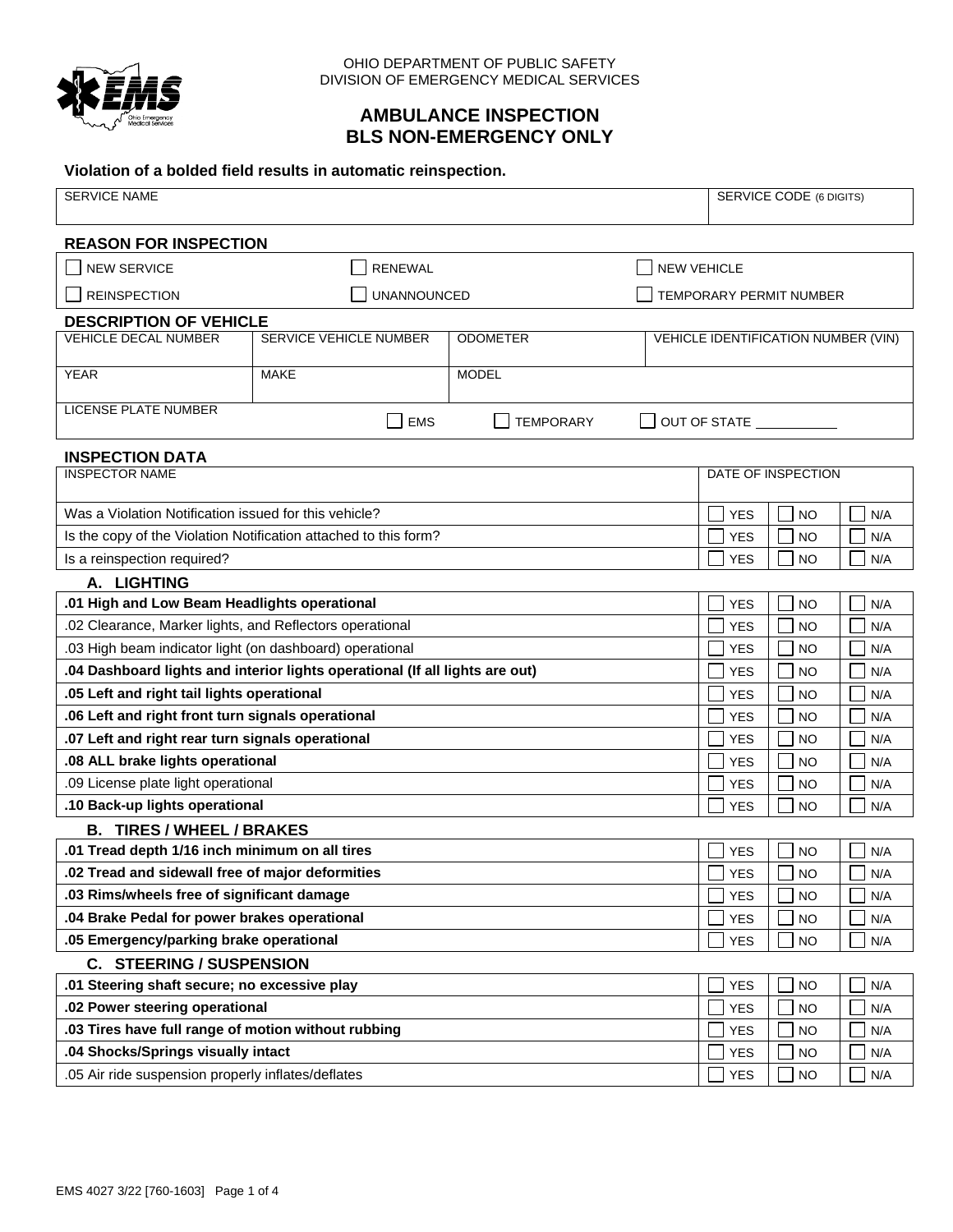## **D. WINDSHIELD / WINDOWS / MIRRORS**

| WINDSHIELD / WINDOWS / WIRRORS                                                                                                             |            |           |     |
|--------------------------------------------------------------------------------------------------------------------------------------------|------------|-----------|-----|
| .01 Windshield without breach, unobstructed                                                                                                | YES        | NO        | N/A |
| .02 Windshield wipers and washers operational                                                                                              |            | <b>NO</b> | N/A |
| .03 Windows without breach and consistent with OEM                                                                                         | <b>YES</b> | <b>NO</b> | N/A |
| .04 Rear view mirrors without breach                                                                                                       | <b>YES</b> | <b>NO</b> | N/A |
| <b>E. WARNING DEVICES</b>                                                                                                                  |            |           |     |
| .01 Horn operational and audible                                                                                                           | YES        | NO        | N/A |
| .02 Audible back up alarms operational                                                                                                     | <b>YES</b> | <b>NO</b> | N/A |
| <b>MISCELLANEOUS</b><br>F. I                                                                                                               |            |           |     |
| .01 Driver and passenger safety belts operational                                                                                          | <b>YES</b> | <b>NO</b> | N/A |
| .02 Driver and passenger safety belts free of visible damage                                                                               | <b>YES</b> | <b>NO</b> | N/A |
| .03 Seats securely fastened to floor                                                                                                       | YES        | NO        | N/A |
| .04 Floor intact and free of holes                                                                                                         | <b>YES</b> | <b>NO</b> | N/A |
| .05 Interior free of <b>protrusions</b> , trash, and debris                                                                                | <b>YES</b> | <b>NO</b> | N/A |
| .06 Structural integrity without breach (body and frame)                                                                                   | <b>YES</b> | <b>NO</b> | N/A |
| .07 Heater, defroster, and A/C installed and operational Front & Back                                                                      | YES        | NO        | N/A |
| .08 Exhaust system secured and without breach Visual Inspection                                                                            | YES        | NO        | N/A |
| .09 Fuel tank free of leaks and securely mounted Visual Inspection                                                                         | <b>YES</b> | <b>NO</b> | N/A |
| .10 License plate rear                                                                                                                     | YES        | <b>NO</b> | N/A |
| .11 Two-way communications with dispatch and medical control                                                                               | <b>YES</b> | <b>NO</b> | N/A |
| .12 Service name/logo permanently on vehicle                                                                                               | YES        | NO        | N/A |
| .13 Non-emergency Transports only on both front doors (Permanent / Magnetic)                                                               | YES        | NO        | N/A |
| .14 Conformance placard, sticker, or affidavit                                                                                             |            | <b>NO</b> | N/A |
| .15 ABC Fire Extinguishers minimum classification of 2-A:10-B:C compliant (2)                                                              | <b>YES</b> | <b>NO</b> | N/A |
| .16 Extinguishers must be permanently mounted per national standard                                                                        | <b>YES</b> | <b>NO</b> | N/A |
| .17 Annual extinguisher maintenance check per OSHA                                                                                         | <b>YES</b> | <b>NO</b> | N/A |
| <b>G. OXYGEN EQUIPMENT</b>                                                                                                                 |            |           |     |
| .01 Permanently installed main oxygen system (current hydrostatic testing)                                                                 | <b>YES</b> | <b>NO</b> | N/A |
| .02 Permanent variable flow regulator (0-15 LPM minimum) (1)                                                                               | YES        | NO        | N/A |
| .03 One portable oxygen tank secured in appropriate tank storage mechanism (minimum "D")<br>(current hydrostatic testing) minimum 1000 psi | <b>YES</b> | NO        | N/A |
| .04 One portable variable flow regulator (0-15 LPM minimum)                                                                                | <b>YES</b> | <b>NO</b> | N/A |
| .05 Bag mask resuscitator with reservoir capable of 100% oxygen flow (self-Inflating)                                                      | <b>YES</b> | <b>NO</b> | N/A |
| .06 Transparent masks for bag mask resuscitator (Adult-Child-Infant) (1 each) OR (adult, combo child/pediatric)                            | <b>YES</b> | <b>NO</b> | N/A |
| .07 Transparent oxygen masks [Adult (1); Pediatric (1); Infant (1)]                                                                        | <b>YES</b> | <b>NO</b> | N/A |
| .08 Nasal cannulas (Adult-Child) (1 each)                                                                                                  | <b>YES</b> | <b>NO</b> | N/A |
| <b>H. SUCTION EQUIPMENT</b>                                                                                                                |            |           |     |
| .01 Permanently installed suction unit                                                                                                     | <b>YES</b> | <b>NO</b> | N/A |
| .02 Portable suction unit (powered or hand operated)                                                                                       | <b>YES</b> | <b>NO</b> | N/A |
| .03 Rigid pharyngeal curved suction catheters wide-bore tubing (2)                                                                         | <b>YES</b> | <b>NO</b> | N/A |
| .04 Sterile water and/or NS (2) minimum 500 ML excluding IV solutions                                                                      |            | <b>NO</b> | N/A |
| .05 Suction tubing (2)                                                                                                                     | <b>YES</b> | <b>NO</b> | N/A |
| .06 Suction bags (2 extra disposable liners or containers)                                                                                 | <b>YES</b> | <b>NO</b> | N/A |
| <b>AIRWAY EQUIPMENT</b><br>ı.                                                                                                              |            |           |     |
| .01 Oropharyngeal airway devices infant through adult (1)                                                                                  | <b>YES</b> | <b>NO</b> | N/A |
| .02 Nasopharyngeal airway devices infant through adult <sup>(1)</sup>                                                                      | <b>YES</b> | <b>NO</b> | N/A |

**(1) Per Medical Protocol**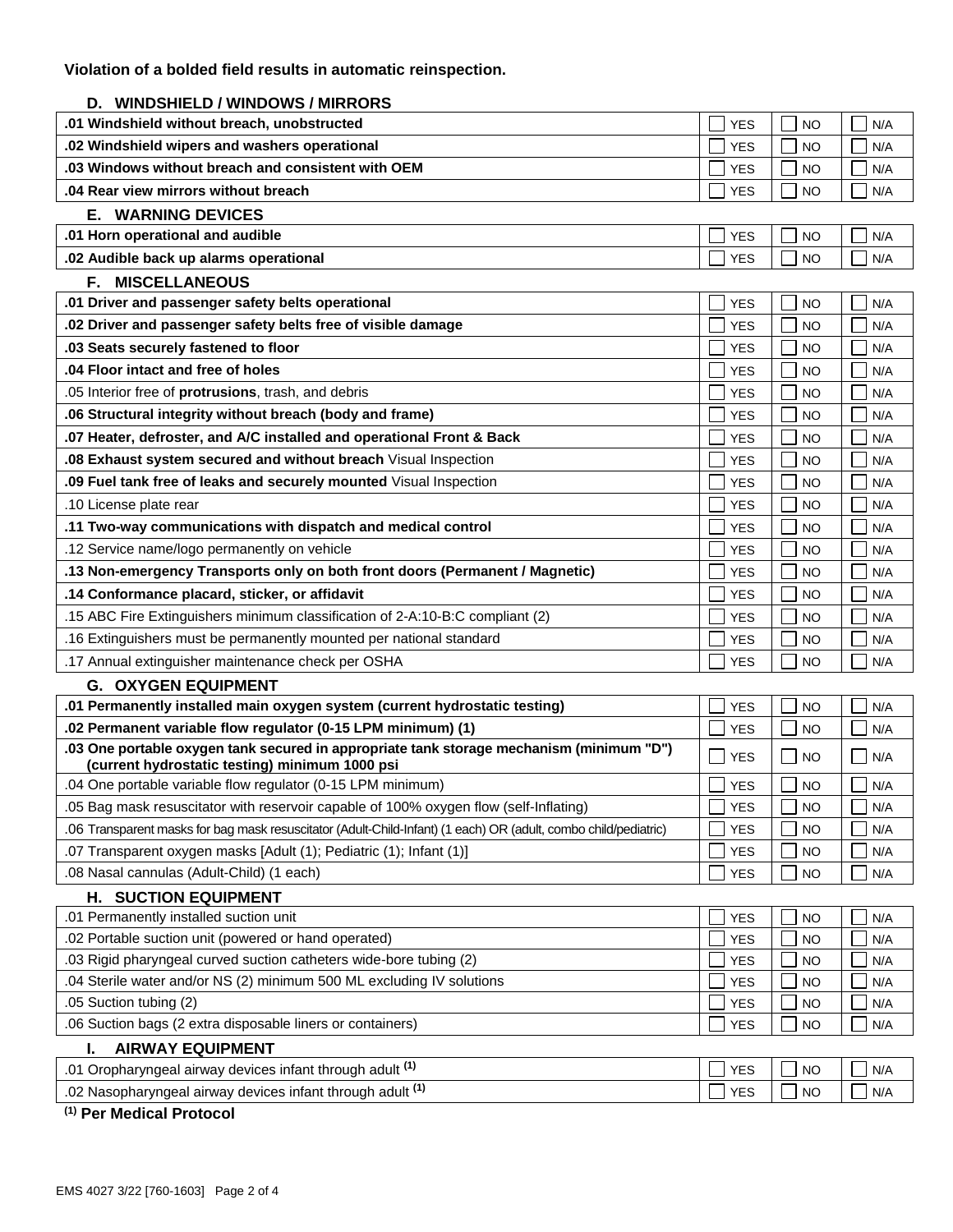## **Violation of a bolded field results in automatic reinspection.**

## J. **BLEEDING CONTROL / BURN EQUIPMENT / COMMERCIAL TOURNIQUET DEVICE**

| .01 Adhesive dressing strips (10)<br><b>NO</b><br><b>YES</b><br>N/A<br>.02 Sterile gauze pads (20) (assorted sizes)<br><b>NO</b><br><b>YES</b><br>N/A<br>.03 Assorted standard gauze rolls (4)<br><b>YES</b><br><b>NO</b><br>N/A<br>.04 Assorted tape (4)<br>N/A<br><b>YES</b><br>NO<br><b>K. ISOLATION EQUIPMENT</b><br>.01 Kits (2) OR<br><b>YES</b><br><b>NO</b><br>N/A<br>.02 Isolation goggles and mask or mask/shield combo (2)<br><b>NO</b><br><b>YES</b><br>N/A<br>.03 Isolation gowns (2)<br><b>YES</b><br><b>NO</b><br>N/A<br>.04 Isolation gloves (2)<br><b>YES</b><br><b>NO</b><br>N/A<br>.05 High particulate filter mask (HEPA or N95) (2 assorted sizes)<br><b>YES</b><br><b>NO</b><br>N/A<br>.06 Containers (bags) for infectious medical waste (2)<br><b>NO</b><br><b>YES</b><br>N/A<br>.07 Sharps container<br><b>NO</b><br><b>YES</b><br>N/A<br>.08 Disinfectant/germicidal<br>N/A<br><b>YES</b><br><b>NO</b><br>.09 Waterless hand cleaner<br><b>NO</b><br>N/A<br><b>YES</b><br><b>IMMOBILIZATION EQUIPMENT</b><br>.01 Stairchair and/or combo stairchair/folding cot (1)<br><b>YES</b><br><b>NO</b><br>N/A<br><b>M. ADJUNCT EQUIPMENT</b><br>.01 Trauma Shears (1)<br><b>YES</b><br><b>NO</b><br>N/A<br>.02 Stethoscope (1)<br><b>YES</b><br><b>NO</b><br>N/A<br>.03 BP Cuff (Pediatric, Adult, Large Adult) (1 each)<br><b>YES</b><br><b>NO</b><br>N/A<br>.04 Large flashlight (1)<br><b>NO</b><br><b>YES</b><br>N/A<br>.05 Exam gloves (minimum 2 full boxes; various sizes)<br><b>NO</b><br><b>YES</b><br>N/A<br>.06 Patient cot (1) (with 3 straps)<br><b>YES</b><br><b>NO</b><br>N/A<br>.07 Pillows and cases (2)<br><b>NO</b><br>N/A<br><b>YES</b><br>.08 Sheets (2)<br><b>YES</b><br><b>NO</b><br>N/A<br>.09 Blankets (2)<br><b>YES</b><br><b>NO</b><br>N/A<br>.10 Towels (2)<br><b>NO</b><br><b>YES</b><br>N/A<br>.11 Emesis basins or equivalent (2)<br><b>YES</b><br><b>NO</b><br>N/A<br>.12 Urinal or equivalent (1)<br><b>NO</b><br>N/A<br><b>YES</b><br>.13 Bedpan (1)<br><b>YES</b><br><b>NO</b><br>N/A<br>.14 Personal towelettes or equivalent (10)<br><b>YES</b><br><b>NO</b><br>N/A<br>.15 Patient restraints (4)<br><b>NO</b><br><b>YES</b><br>N/A<br>.16 Age/weight appropriate pediatric restraint (1)<br><b>YES</b><br><b>NO</b><br>N/A<br>.17 ANSI II high visibility vest (1 for each crew member) 29 CFR 634<br><b>YES</b><br><b>NO</b><br>N/A<br>N. BLS - ONBOARD DEFINITIVE CARE EQUIPMENT<br>.01 Approved medications as shown on Ohio State Board of Pharmacy License/Addendum<br><b>YES</b><br><b>NO</b><br>N/A<br>.02 Operational Automated External Defibrillator <sup>(2)</sup> , Adult and Pediatric Pads <sup>(1)</sup><br><b>NO</b><br>N/A<br><b>YES</b> |  |  |  |  |  |  |
|-------------------------------------------------------------------------------------------------------------------------------------------------------------------------------------------------------------------------------------------------------------------------------------------------------------------------------------------------------------------------------------------------------------------------------------------------------------------------------------------------------------------------------------------------------------------------------------------------------------------------------------------------------------------------------------------------------------------------------------------------------------------------------------------------------------------------------------------------------------------------------------------------------------------------------------------------------------------------------------------------------------------------------------------------------------------------------------------------------------------------------------------------------------------------------------------------------------------------------------------------------------------------------------------------------------------------------------------------------------------------------------------------------------------------------------------------------------------------------------------------------------------------------------------------------------------------------------------------------------------------------------------------------------------------------------------------------------------------------------------------------------------------------------------------------------------------------------------------------------------------------------------------------------------------------------------------------------------------------------------------------------------------------------------------------------------------------------------------------------------------------------------------------------------------------------------------------------------------------------------------------------------------------------------------------------------------------------------------------------------------------------------------------------------------------------------------------------------------------------------------------------------------------------------------------------------------------------------------------------------------------------------------------------------------------------------------------------------|--|--|--|--|--|--|
|                                                                                                                                                                                                                                                                                                                                                                                                                                                                                                                                                                                                                                                                                                                                                                                                                                                                                                                                                                                                                                                                                                                                                                                                                                                                                                                                                                                                                                                                                                                                                                                                                                                                                                                                                                                                                                                                                                                                                                                                                                                                                                                                                                                                                                                                                                                                                                                                                                                                                                                                                                                                                                                                                                                   |  |  |  |  |  |  |
|                                                                                                                                                                                                                                                                                                                                                                                                                                                                                                                                                                                                                                                                                                                                                                                                                                                                                                                                                                                                                                                                                                                                                                                                                                                                                                                                                                                                                                                                                                                                                                                                                                                                                                                                                                                                                                                                                                                                                                                                                                                                                                                                                                                                                                                                                                                                                                                                                                                                                                                                                                                                                                                                                                                   |  |  |  |  |  |  |
|                                                                                                                                                                                                                                                                                                                                                                                                                                                                                                                                                                                                                                                                                                                                                                                                                                                                                                                                                                                                                                                                                                                                                                                                                                                                                                                                                                                                                                                                                                                                                                                                                                                                                                                                                                                                                                                                                                                                                                                                                                                                                                                                                                                                                                                                                                                                                                                                                                                                                                                                                                                                                                                                                                                   |  |  |  |  |  |  |
|                                                                                                                                                                                                                                                                                                                                                                                                                                                                                                                                                                                                                                                                                                                                                                                                                                                                                                                                                                                                                                                                                                                                                                                                                                                                                                                                                                                                                                                                                                                                                                                                                                                                                                                                                                                                                                                                                                                                                                                                                                                                                                                                                                                                                                                                                                                                                                                                                                                                                                                                                                                                                                                                                                                   |  |  |  |  |  |  |
|                                                                                                                                                                                                                                                                                                                                                                                                                                                                                                                                                                                                                                                                                                                                                                                                                                                                                                                                                                                                                                                                                                                                                                                                                                                                                                                                                                                                                                                                                                                                                                                                                                                                                                                                                                                                                                                                                                                                                                                                                                                                                                                                                                                                                                                                                                                                                                                                                                                                                                                                                                                                                                                                                                                   |  |  |  |  |  |  |
|                                                                                                                                                                                                                                                                                                                                                                                                                                                                                                                                                                                                                                                                                                                                                                                                                                                                                                                                                                                                                                                                                                                                                                                                                                                                                                                                                                                                                                                                                                                                                                                                                                                                                                                                                                                                                                                                                                                                                                                                                                                                                                                                                                                                                                                                                                                                                                                                                                                                                                                                                                                                                                                                                                                   |  |  |  |  |  |  |
|                                                                                                                                                                                                                                                                                                                                                                                                                                                                                                                                                                                                                                                                                                                                                                                                                                                                                                                                                                                                                                                                                                                                                                                                                                                                                                                                                                                                                                                                                                                                                                                                                                                                                                                                                                                                                                                                                                                                                                                                                                                                                                                                                                                                                                                                                                                                                                                                                                                                                                                                                                                                                                                                                                                   |  |  |  |  |  |  |
|                                                                                                                                                                                                                                                                                                                                                                                                                                                                                                                                                                                                                                                                                                                                                                                                                                                                                                                                                                                                                                                                                                                                                                                                                                                                                                                                                                                                                                                                                                                                                                                                                                                                                                                                                                                                                                                                                                                                                                                                                                                                                                                                                                                                                                                                                                                                                                                                                                                                                                                                                                                                                                                                                                                   |  |  |  |  |  |  |
|                                                                                                                                                                                                                                                                                                                                                                                                                                                                                                                                                                                                                                                                                                                                                                                                                                                                                                                                                                                                                                                                                                                                                                                                                                                                                                                                                                                                                                                                                                                                                                                                                                                                                                                                                                                                                                                                                                                                                                                                                                                                                                                                                                                                                                                                                                                                                                                                                                                                                                                                                                                                                                                                                                                   |  |  |  |  |  |  |
|                                                                                                                                                                                                                                                                                                                                                                                                                                                                                                                                                                                                                                                                                                                                                                                                                                                                                                                                                                                                                                                                                                                                                                                                                                                                                                                                                                                                                                                                                                                                                                                                                                                                                                                                                                                                                                                                                                                                                                                                                                                                                                                                                                                                                                                                                                                                                                                                                                                                                                                                                                                                                                                                                                                   |  |  |  |  |  |  |
|                                                                                                                                                                                                                                                                                                                                                                                                                                                                                                                                                                                                                                                                                                                                                                                                                                                                                                                                                                                                                                                                                                                                                                                                                                                                                                                                                                                                                                                                                                                                                                                                                                                                                                                                                                                                                                                                                                                                                                                                                                                                                                                                                                                                                                                                                                                                                                                                                                                                                                                                                                                                                                                                                                                   |  |  |  |  |  |  |
|                                                                                                                                                                                                                                                                                                                                                                                                                                                                                                                                                                                                                                                                                                                                                                                                                                                                                                                                                                                                                                                                                                                                                                                                                                                                                                                                                                                                                                                                                                                                                                                                                                                                                                                                                                                                                                                                                                                                                                                                                                                                                                                                                                                                                                                                                                                                                                                                                                                                                                                                                                                                                                                                                                                   |  |  |  |  |  |  |
|                                                                                                                                                                                                                                                                                                                                                                                                                                                                                                                                                                                                                                                                                                                                                                                                                                                                                                                                                                                                                                                                                                                                                                                                                                                                                                                                                                                                                                                                                                                                                                                                                                                                                                                                                                                                                                                                                                                                                                                                                                                                                                                                                                                                                                                                                                                                                                                                                                                                                                                                                                                                                                                                                                                   |  |  |  |  |  |  |
|                                                                                                                                                                                                                                                                                                                                                                                                                                                                                                                                                                                                                                                                                                                                                                                                                                                                                                                                                                                                                                                                                                                                                                                                                                                                                                                                                                                                                                                                                                                                                                                                                                                                                                                                                                                                                                                                                                                                                                                                                                                                                                                                                                                                                                                                                                                                                                                                                                                                                                                                                                                                                                                                                                                   |  |  |  |  |  |  |
|                                                                                                                                                                                                                                                                                                                                                                                                                                                                                                                                                                                                                                                                                                                                                                                                                                                                                                                                                                                                                                                                                                                                                                                                                                                                                                                                                                                                                                                                                                                                                                                                                                                                                                                                                                                                                                                                                                                                                                                                                                                                                                                                                                                                                                                                                                                                                                                                                                                                                                                                                                                                                                                                                                                   |  |  |  |  |  |  |
|                                                                                                                                                                                                                                                                                                                                                                                                                                                                                                                                                                                                                                                                                                                                                                                                                                                                                                                                                                                                                                                                                                                                                                                                                                                                                                                                                                                                                                                                                                                                                                                                                                                                                                                                                                                                                                                                                                                                                                                                                                                                                                                                                                                                                                                                                                                                                                                                                                                                                                                                                                                                                                                                                                                   |  |  |  |  |  |  |
|                                                                                                                                                                                                                                                                                                                                                                                                                                                                                                                                                                                                                                                                                                                                                                                                                                                                                                                                                                                                                                                                                                                                                                                                                                                                                                                                                                                                                                                                                                                                                                                                                                                                                                                                                                                                                                                                                                                                                                                                                                                                                                                                                                                                                                                                                                                                                                                                                                                                                                                                                                                                                                                                                                                   |  |  |  |  |  |  |
|                                                                                                                                                                                                                                                                                                                                                                                                                                                                                                                                                                                                                                                                                                                                                                                                                                                                                                                                                                                                                                                                                                                                                                                                                                                                                                                                                                                                                                                                                                                                                                                                                                                                                                                                                                                                                                                                                                                                                                                                                                                                                                                                                                                                                                                                                                                                                                                                                                                                                                                                                                                                                                                                                                                   |  |  |  |  |  |  |
|                                                                                                                                                                                                                                                                                                                                                                                                                                                                                                                                                                                                                                                                                                                                                                                                                                                                                                                                                                                                                                                                                                                                                                                                                                                                                                                                                                                                                                                                                                                                                                                                                                                                                                                                                                                                                                                                                                                                                                                                                                                                                                                                                                                                                                                                                                                                                                                                                                                                                                                                                                                                                                                                                                                   |  |  |  |  |  |  |
|                                                                                                                                                                                                                                                                                                                                                                                                                                                                                                                                                                                                                                                                                                                                                                                                                                                                                                                                                                                                                                                                                                                                                                                                                                                                                                                                                                                                                                                                                                                                                                                                                                                                                                                                                                                                                                                                                                                                                                                                                                                                                                                                                                                                                                                                                                                                                                                                                                                                                                                                                                                                                                                                                                                   |  |  |  |  |  |  |
|                                                                                                                                                                                                                                                                                                                                                                                                                                                                                                                                                                                                                                                                                                                                                                                                                                                                                                                                                                                                                                                                                                                                                                                                                                                                                                                                                                                                                                                                                                                                                                                                                                                                                                                                                                                                                                                                                                                                                                                                                                                                                                                                                                                                                                                                                                                                                                                                                                                                                                                                                                                                                                                                                                                   |  |  |  |  |  |  |
|                                                                                                                                                                                                                                                                                                                                                                                                                                                                                                                                                                                                                                                                                                                                                                                                                                                                                                                                                                                                                                                                                                                                                                                                                                                                                                                                                                                                                                                                                                                                                                                                                                                                                                                                                                                                                                                                                                                                                                                                                                                                                                                                                                                                                                                                                                                                                                                                                                                                                                                                                                                                                                                                                                                   |  |  |  |  |  |  |
|                                                                                                                                                                                                                                                                                                                                                                                                                                                                                                                                                                                                                                                                                                                                                                                                                                                                                                                                                                                                                                                                                                                                                                                                                                                                                                                                                                                                                                                                                                                                                                                                                                                                                                                                                                                                                                                                                                                                                                                                                                                                                                                                                                                                                                                                                                                                                                                                                                                                                                                                                                                                                                                                                                                   |  |  |  |  |  |  |
|                                                                                                                                                                                                                                                                                                                                                                                                                                                                                                                                                                                                                                                                                                                                                                                                                                                                                                                                                                                                                                                                                                                                                                                                                                                                                                                                                                                                                                                                                                                                                                                                                                                                                                                                                                                                                                                                                                                                                                                                                                                                                                                                                                                                                                                                                                                                                                                                                                                                                                                                                                                                                                                                                                                   |  |  |  |  |  |  |
|                                                                                                                                                                                                                                                                                                                                                                                                                                                                                                                                                                                                                                                                                                                                                                                                                                                                                                                                                                                                                                                                                                                                                                                                                                                                                                                                                                                                                                                                                                                                                                                                                                                                                                                                                                                                                                                                                                                                                                                                                                                                                                                                                                                                                                                                                                                                                                                                                                                                                                                                                                                                                                                                                                                   |  |  |  |  |  |  |
|                                                                                                                                                                                                                                                                                                                                                                                                                                                                                                                                                                                                                                                                                                                                                                                                                                                                                                                                                                                                                                                                                                                                                                                                                                                                                                                                                                                                                                                                                                                                                                                                                                                                                                                                                                                                                                                                                                                                                                                                                                                                                                                                                                                                                                                                                                                                                                                                                                                                                                                                                                                                                                                                                                                   |  |  |  |  |  |  |
|                                                                                                                                                                                                                                                                                                                                                                                                                                                                                                                                                                                                                                                                                                                                                                                                                                                                                                                                                                                                                                                                                                                                                                                                                                                                                                                                                                                                                                                                                                                                                                                                                                                                                                                                                                                                                                                                                                                                                                                                                                                                                                                                                                                                                                                                                                                                                                                                                                                                                                                                                                                                                                                                                                                   |  |  |  |  |  |  |
|                                                                                                                                                                                                                                                                                                                                                                                                                                                                                                                                                                                                                                                                                                                                                                                                                                                                                                                                                                                                                                                                                                                                                                                                                                                                                                                                                                                                                                                                                                                                                                                                                                                                                                                                                                                                                                                                                                                                                                                                                                                                                                                                                                                                                                                                                                                                                                                                                                                                                                                                                                                                                                                                                                                   |  |  |  |  |  |  |
|                                                                                                                                                                                                                                                                                                                                                                                                                                                                                                                                                                                                                                                                                                                                                                                                                                                                                                                                                                                                                                                                                                                                                                                                                                                                                                                                                                                                                                                                                                                                                                                                                                                                                                                                                                                                                                                                                                                                                                                                                                                                                                                                                                                                                                                                                                                                                                                                                                                                                                                                                                                                                                                                                                                   |  |  |  |  |  |  |
|                                                                                                                                                                                                                                                                                                                                                                                                                                                                                                                                                                                                                                                                                                                                                                                                                                                                                                                                                                                                                                                                                                                                                                                                                                                                                                                                                                                                                                                                                                                                                                                                                                                                                                                                                                                                                                                                                                                                                                                                                                                                                                                                                                                                                                                                                                                                                                                                                                                                                                                                                                                                                                                                                                                   |  |  |  |  |  |  |
|                                                                                                                                                                                                                                                                                                                                                                                                                                                                                                                                                                                                                                                                                                                                                                                                                                                                                                                                                                                                                                                                                                                                                                                                                                                                                                                                                                                                                                                                                                                                                                                                                                                                                                                                                                                                                                                                                                                                                                                                                                                                                                                                                                                                                                                                                                                                                                                                                                                                                                                                                                                                                                                                                                                   |  |  |  |  |  |  |
|                                                                                                                                                                                                                                                                                                                                                                                                                                                                                                                                                                                                                                                                                                                                                                                                                                                                                                                                                                                                                                                                                                                                                                                                                                                                                                                                                                                                                                                                                                                                                                                                                                                                                                                                                                                                                                                                                                                                                                                                                                                                                                                                                                                                                                                                                                                                                                                                                                                                                                                                                                                                                                                                                                                   |  |  |  |  |  |  |
|                                                                                                                                                                                                                                                                                                                                                                                                                                                                                                                                                                                                                                                                                                                                                                                                                                                                                                                                                                                                                                                                                                                                                                                                                                                                                                                                                                                                                                                                                                                                                                                                                                                                                                                                                                                                                                                                                                                                                                                                                                                                                                                                                                                                                                                                                                                                                                                                                                                                                                                                                                                                                                                                                                                   |  |  |  |  |  |  |
|                                                                                                                                                                                                                                                                                                                                                                                                                                                                                                                                                                                                                                                                                                                                                                                                                                                                                                                                                                                                                                                                                                                                                                                                                                                                                                                                                                                                                                                                                                                                                                                                                                                                                                                                                                                                                                                                                                                                                                                                                                                                                                                                                                                                                                                                                                                                                                                                                                                                                                                                                                                                                                                                                                                   |  |  |  |  |  |  |
|                                                                                                                                                                                                                                                                                                                                                                                                                                                                                                                                                                                                                                                                                                                                                                                                                                                                                                                                                                                                                                                                                                                                                                                                                                                                                                                                                                                                                                                                                                                                                                                                                                                                                                                                                                                                                                                                                                                                                                                                                                                                                                                                                                                                                                                                                                                                                                                                                                                                                                                                                                                                                                                                                                                   |  |  |  |  |  |  |
|                                                                                                                                                                                                                                                                                                                                                                                                                                                                                                                                                                                                                                                                                                                                                                                                                                                                                                                                                                                                                                                                                                                                                                                                                                                                                                                                                                                                                                                                                                                                                                                                                                                                                                                                                                                                                                                                                                                                                                                                                                                                                                                                                                                                                                                                                                                                                                                                                                                                                                                                                                                                                                                                                                                   |  |  |  |  |  |  |
|                                                                                                                                                                                                                                                                                                                                                                                                                                                                                                                                                                                                                                                                                                                                                                                                                                                                                                                                                                                                                                                                                                                                                                                                                                                                                                                                                                                                                                                                                                                                                                                                                                                                                                                                                                                                                                                                                                                                                                                                                                                                                                                                                                                                                                                                                                                                                                                                                                                                                                                                                                                                                                                                                                                   |  |  |  |  |  |  |

**(1) Per Medical Protocol**

**(2) Battery Tested and has up-to-date Service Records**